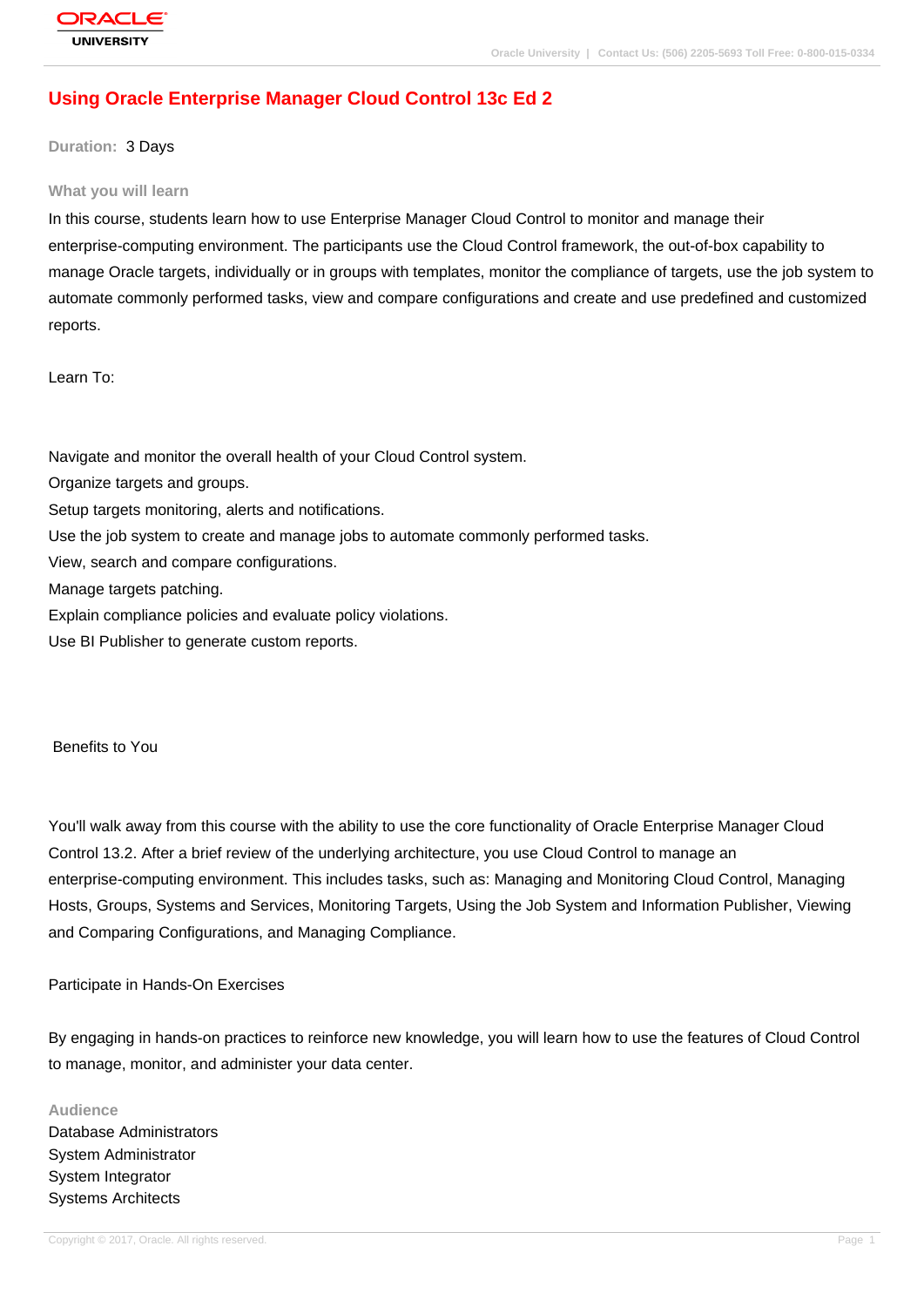### Technical Administrator

#### **Related Training**

Suggested Prerequisites Familiarity with Database Control

Familiarity with Fusion Middleware Control

Good knowledge of Linux

#### **Course Objectives**

Navigate and monitor the overall health of your Cloud Control system

Organize targets and groups

Setup targets monitoring, alerts and notifications

Use the job system to create and manage jobs to automate commonly performed tasks

View, search and compare configurations

Manage targets patching

Explain compliance policies and evaluate policy violations

Use BI Publisher to generate custom reports

#### **Course Topics**

#### **Introduction**

Key Challenges for Administrators What Is Enterprise Manager Cloud Control? Built-in and Integrated Manageability This Course in Context Course Schedule Classroom Setup

## **Enterprise Manager Core Concepts**

Review Oracle Enterprise Manager architecture Security (high level) Controlling the Cloud Control Framework Self-Monitoring and Maintenance Backup and Recovery: Repository, OMS and OMA, Software Library Viewing Log Files and Trace Files

**Targets Setup** Targets discovery (review)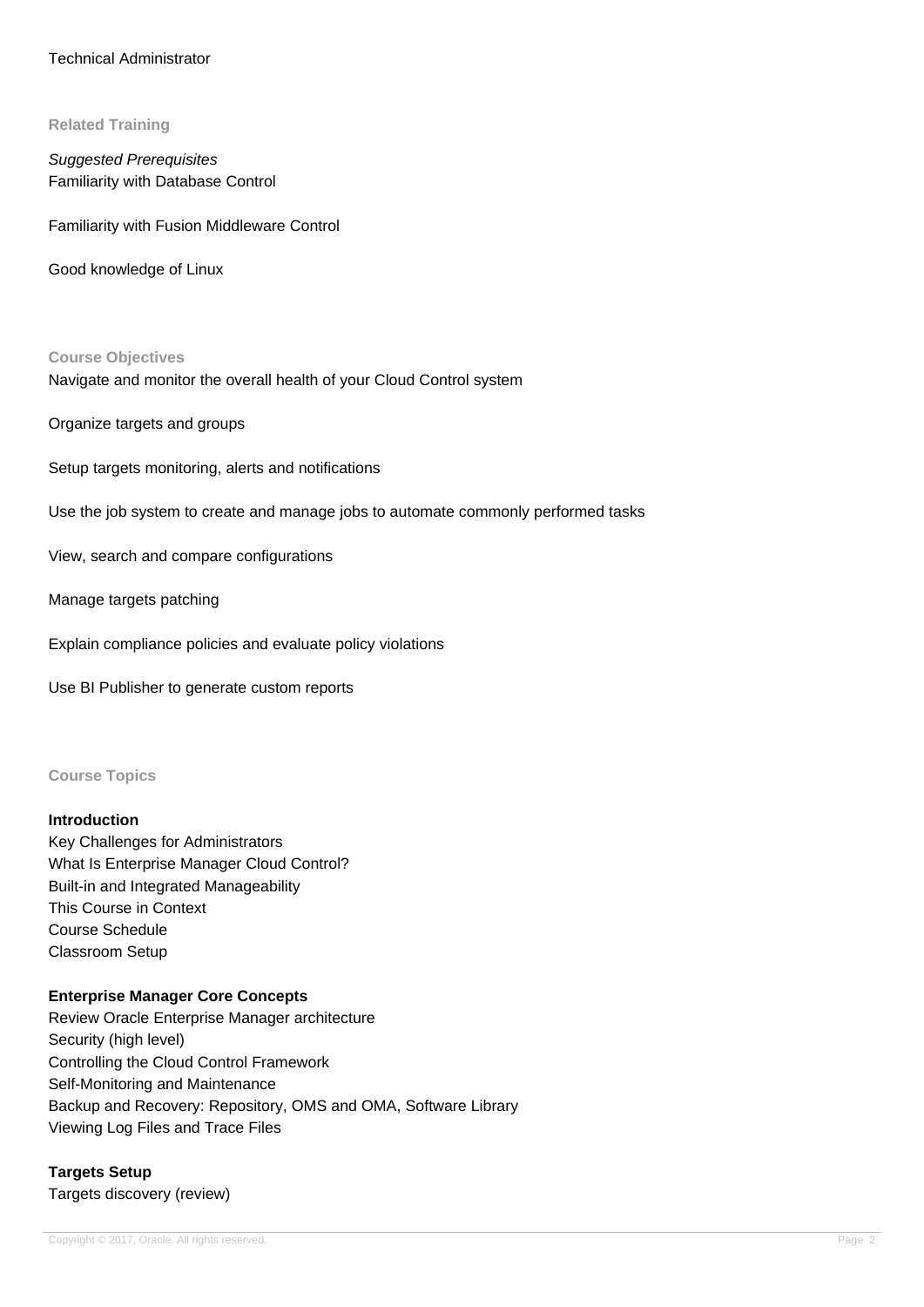Administration Hierarchy **Groups** Target Properties

### **Oracle Cloud In Your IT Ecosystem**

Describe the benefits of having Oracle Cloud services in your IT Ecosystem Explore how Oracle Cloud services can be managed and why Enterprise Manager Cloud Control is a superior choice Describe how Enterprise Manager Cloud Control establishes a connection to Oracle Cloud services Explore the new capabilities that are unlocked when Cloud Control is managing Oracle Cloud services

### **Roles and Privileges**

Roles Privileges Who can define Roles and Privileges Privileges and Roles Uses

### **Monitoring Standards**

Define monitoring standards Setting and using metric thresholds Using Monitoring Templates and templates collection

### **Managing Events and Incidents**

Metric Thresholds and Settings Define and manage incidents Distinguish between incidents and problems Monitor problems (including incidents flooding) Use incident rule sets Describe the processing priority of rules and notifications Corrective Actions Incidents Dashboard

# **Using Notifications, Blackouts and Brownouts**

Define Blackouts and Brownouts, benefits **Blackouts Brownouts** Monitoring Service Receiving Alerts and Notifications Metric Extensions

### **Using the Job System**

Core Concepts and Tasks: what is new in EM 13c Understand job privileges Distinguish predefined jobs for your user-defined ones Create and manage jobs of different types Creating a Multi-Task Job Use the job library Enable job notifications View job activity

# **Managing Systems and Services**

Workflow for Systems and Services Define and administer systems